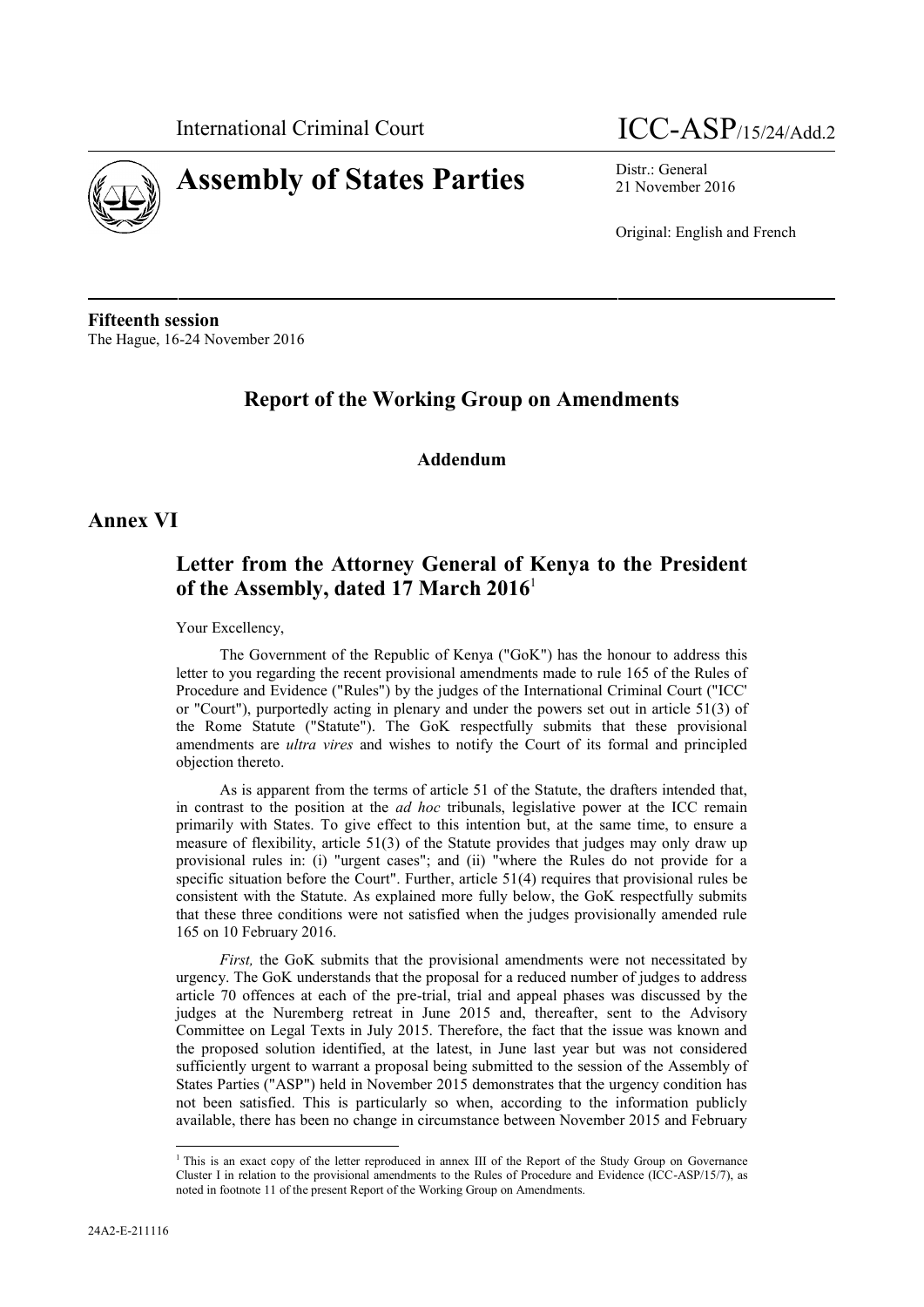2016 which would require the judges to exercise their exceptional legislative power, *e.g.,* no new cases or Situations have come before the Court in this limited period. In these circumstances, the GoK submits that the proposed amendments should have been submitted in the normal manner to the Court's primary legislative body, the ASP, for consideration at its next session.

*Second,* the GoK submits that recourse should not have been made to article 51(3) to provisionally amend rule 165 because the Rules do provide for the specific situation before the Court.

Chapter 9 of the Rules deals with "Offences and misconduct against the Court". Rule 163(1), which forms part of Chapter 9, states that "[u]nless otherwise provided in subrules 2 and 3, rule 162 and rules 164 to 169, the Statute and the Rules shall apply *mutatis mutandis* the Court's investigation, prosecution and punishment of offences defined in article 70." This Rule is important because it clarifies that, to the extent there are any perceived gaps in the procedure to be followed in article 70 proceedings as laid out in the Rules, those gaps should be filled in the first instance by the relevant provision of the Statute. This is common sense given that the Statute has primacy in the Court's legal framework.

Therefore, while the Rules are silent on the number of judges required to conduct article 70 proceedings, this purported gap is addressed by article 39 (Chambers) of the Statute. Therefore, the Rules and the Statute read in combination do provide for the specific situation, namely the composition of the bench at all stages of article 70 proceedings.

Applying the same logic, removing the separate sentencing hearing procedure under article 76 and the leave to appeal procedures under article  $82(1)(d)$  from article 70 proceedings is clearly not addressing any "gap" in the Rules. Therefore, dis-applying these statutory articles via provisional rule amendments cannot be said to fall within the second condition which must be satisfied for the judges to exercise their exceptional article 51(3) powers.

*Third,* the provisional amendments to rule 165 are inconsistent with the new articles added to rule 165(2) and, thus, fail to satisfy article 51(4) of the Statute. Of particular concern is the inclusion of articles  $39(2)(b)$  of the Statute (except in relation to the Pre-trial Chamber),  $76(2)$  and  $82(1)(d)$ . The inconsistency between the amendments and the Statute is expressly recognized in the provisional rule because one of the amendments states that, *inter alia,* articles 39(2)(b), 76(2) and 82(1)(d) shall not apply. As a matter of principle, the GoK submits that action which seeks to circumvent statutory articles *via* secondary legislation is problematic, particularly when the action is not taken by the Court's primary legislature - States. The GoK recognizes that various provisions in Chapter 9 of the Rules state that certain articles of the Statute shall not apply to article 70 proceedings (e.g. rule 163(2) and (3) and rule 165(2)). However, these Rules were drafted and adopted by the States Parties.

Of added concern regarding the provisional amendments at issue is the fact that the drafting history of the Rules reveals that it was suggested during the discussions on the procedure for article 70 offences that in dealing with such offences, a single judge would suffice for the Pre-Trial and Trial Chambers and a panel of three judges for the Appeals Chamber.<sup>2</sup> However, this proposal was challenged and eventually rejected by State Parties. Specifically, "[s]ome delegations argued that the proposal was incompatible with the Statute (in particular article 39, paragraph 2(b)), except regarding the Pre-Trial Chamber. This opposition could not be overcome and the rule on reduced chambers had to be deleted."<sup>3</sup>

*Finally*, while the provisional amendments to rule 165 are procedural in nature, they still set, what the GoK asserts, is a problematic precedent which gives rise to the concern that this procedure could be used in future to circumvent substantive rights enshrined in the Statute such as those set out in article 67. It is, therefore, necessary, that the judges'

<sup>&</sup>lt;sup>2</sup> Hakan Fri man, "Offences and Misconduct Against the Court", Roy S. Lee (ed), The International Criminal Court: Elements of Crimes and Rules of Procedure and Evidence, p. 614. <sup>3</sup> *Ibid,* p. 615.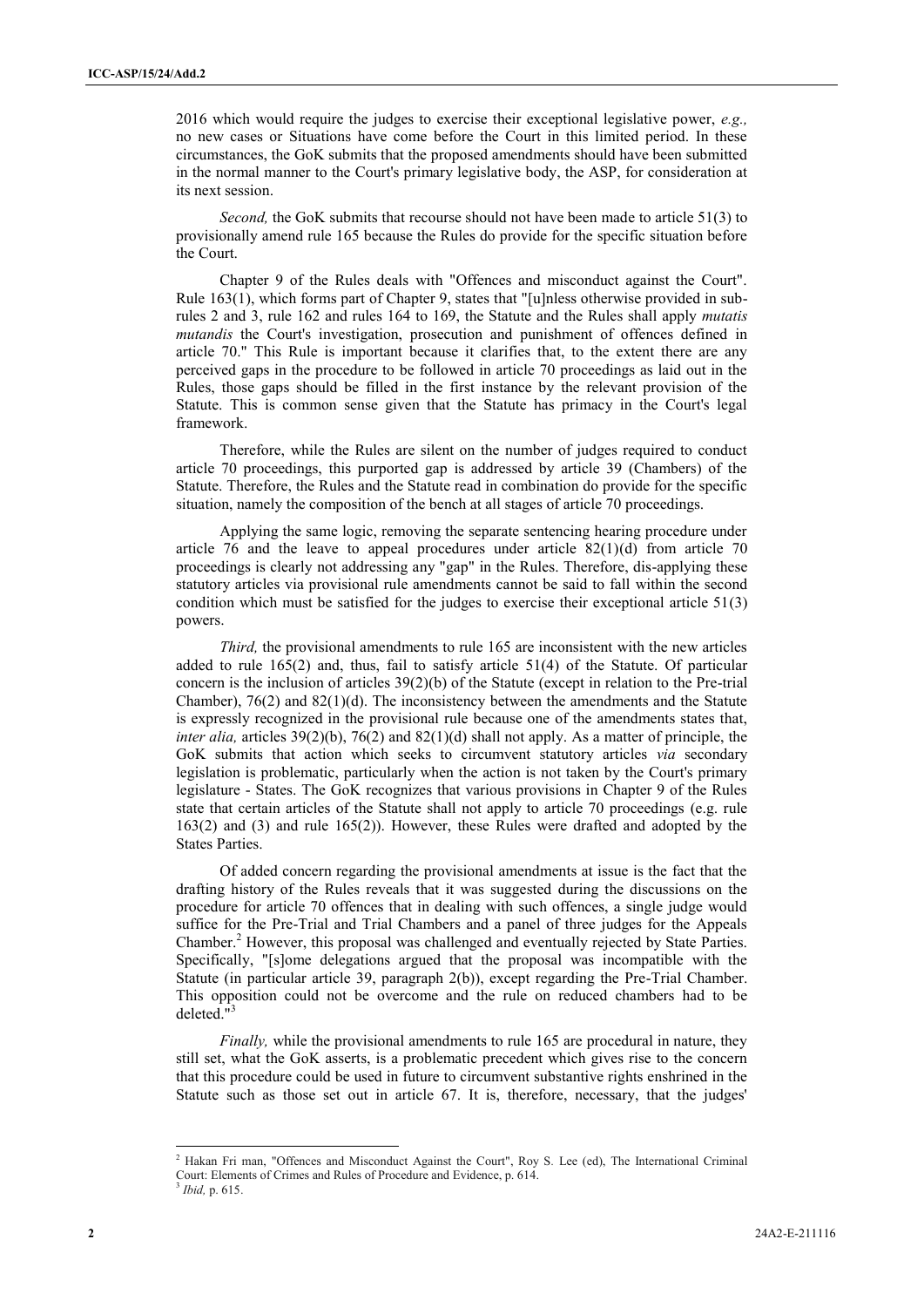purported exercise of the exceptional powers set out in article 51 (3) be properly scrutinized.

Please accept, Your Excellency, the assurance of the GoK's highest consideration.

Yours sincerely,

*[Signed]* Githu Muigai, EGH, SC Attorney General

Copy to: Sylvia Fernandez De Gurmendi President of the International Criminal Court